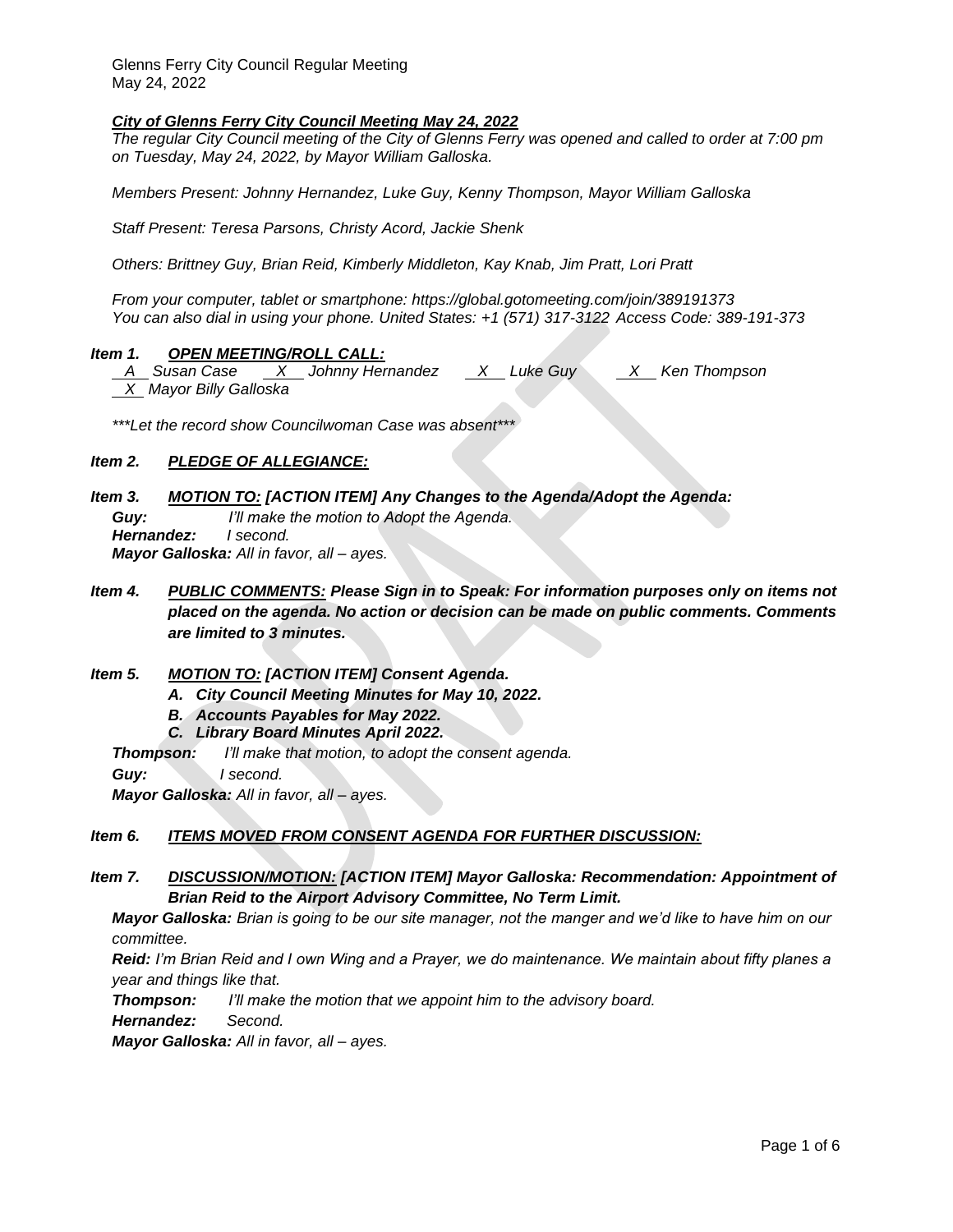# *Item 8. DISCUSSION/MOTION: [ACTION ITEM] Kimberly Middleton: Elmore County Domestic Violence Council: Requesting the City to Provide Partial Funding for ECDVC's Victim Service Operations.*

*Middleton: I'm the director of the Elmore County Domestic Council where we also have a safe house shelter in Mountain Home. I'm here again this year to request the twenty-five hundred dollars that you've awarded to us in the past and to give a quick update. This last year we had over four hundred crisis calls coming out of Elmore County. We served more than ninety people with one hundred and fifteen children accompanying them. We provided nine hundred and forty shelter bed nights last year. We just appreciate your support for this city, for Mountain Home and for Elmore County.* 

*Mayor Galloska: We can't approve an amount yet, until we have our budget later in this year. But I can ask the council to approve the action only.* 

*Thompson: How many beds do you have?*

*Middleton: We have eighteen beds, but we're a six-bedroom facility. We provide rooms for six families. Guy: Is it only located in Mountain Home? If someone got involved in that kind of thing would there be transportation to Mountain Home?*

*Middleton: We do provide transportation also our local law enforcement are great about bringing them out to us. We do get a good amount that come from Glenns Ferry and King Hill. Any amount large or small, whatever you can do. Thank you.*

*Thompson: I'll make a motion to do what we need to do.* 

*Hernandez: Second.*

*Mayor Galloska: Roll call vote.*

*Parsons: Councilman Hernandez – aye, Councilwoman Guy – aye, Councilman Thompson – aye* 

### *Item 9. DISCUSSION/MOTION: [ACTION ITEM] Lorraine Pratt: Snake River Arts Council: Requesting Program and Dinner at the Glenns Rest Cemetery. TABLE UNTIL 6/14/22*

*Pratt: I'm on the board of the Snake River Arts Council. We wanted to do an event out at the cemetery. We wanted to do a fundraiser for the Arts Council called Dining with the Dead. Before you all panic there is a method to my craziness. With Dining with the Dead, we wanted to highlight the people who have lived in this community that have passed and contributed to the arts, not just by music, by craftsman, all the artisans that have been around in this area since I can remember. Anybody that contributed to the development and encouragement for the youth and older people to get involved in the arts and do something with that once they learned the different values they learned in their area. You have a dinner; it would be per plate, and you'd set up at the end of the cemetery which would be the eastern end of it and then you have three people that are waring cloaks and carrying lanterns. This would be at night, and you*  line up and you walk people to the graves and then the person that is carrying the lantern in the front *gives a history of that person who contributed to the arts here in this area. Then the next person takes them to the next grave. We wanted to know if it would be possible to hold that at the cemetery or if that would be a big no no and if we were able to do it there what would you guys want to see in place. We*  don't have a date picked out, here's no point until we know if we can hold it there. It is called Dinning with *the Dead, and I figured it is an adult event.* 

*Hernandez: Would you need anything from the city to help set that up, from public works or would it be just you and your staff.* 

*Pratt: Just our staff. But making sure there isn't an open grave, so no one falls into it. We figure that you walk on the roadway and over to the grave.* 

*Mayor Galloska: We'll need to talk to Scott, the public works director as far as schedule with the water. Thompson: When do you want to do this?*

*Pratt: Actually, in the fall.*

*Thompson: I think we should check and make sure there isn't going to be some community outrage about having a party at the cemetery.*

*Pratt: I understand.*

*Thompson: And I'm one of the older people here and I have a lot of family out there.*

*Pratt: Kenny, would that bother you to have us walking through the cemetery and have us addressing…. Thompson: It doesn't bother me at all, I just want to make sure it doesn't bother anyone.* 

*Pratt: Ok, so it's not offensive to anybody.*

*Thompson: I don't know how we address that?*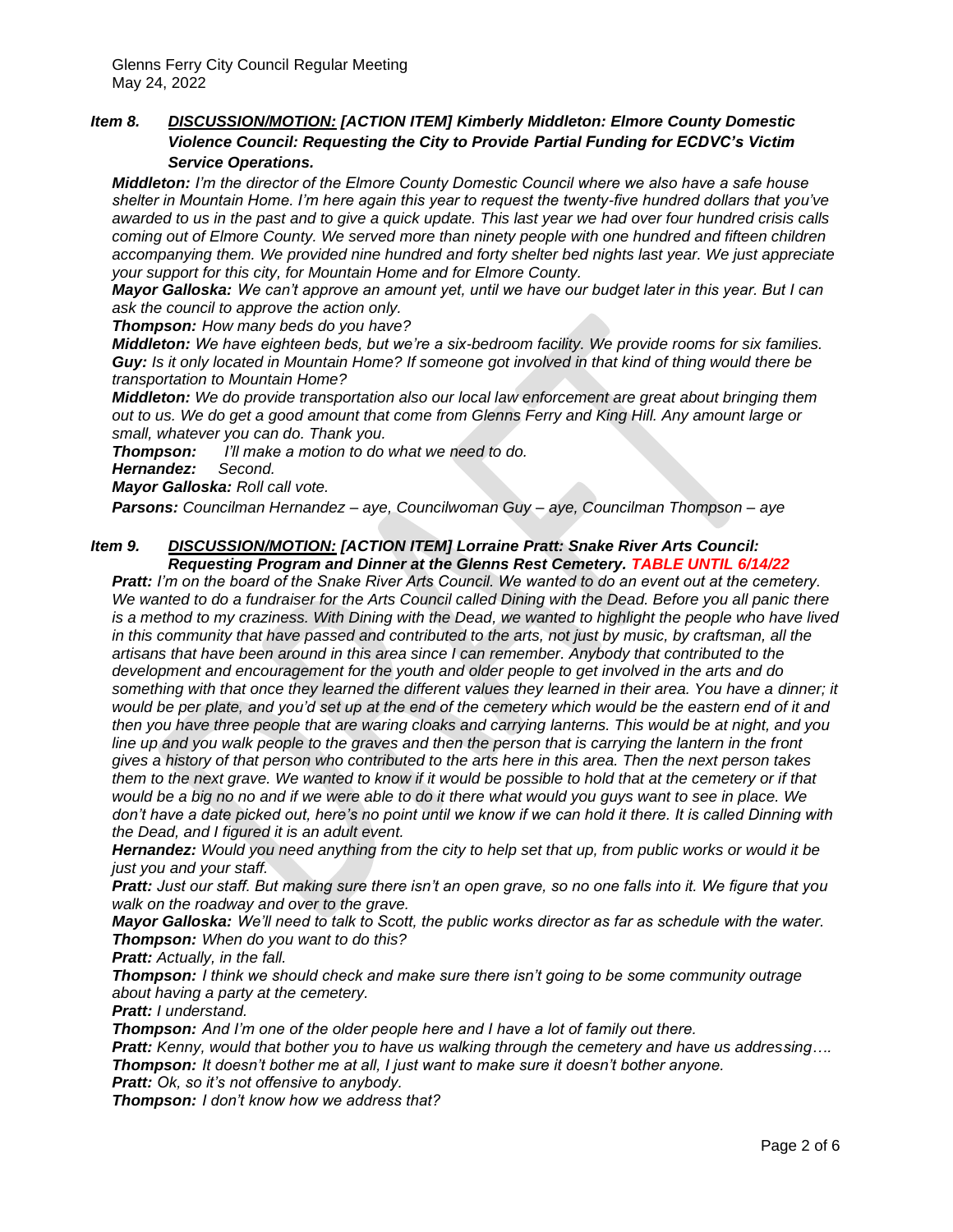Glenns Ferry City Council Regular Meeting May 24, 2022

*Mayor Galloska: Maybe we should take out an add and have people bring comments to us, what do you think?*

*Thompson: See if there's something we can get in trouble with legally.*

*Guy: That can be a touchy subject.*

*Pratt: It would definitely not be a free for all out there.* 

*Mayor Galloska: I do know other places across the nation have movies in the cemetery.*

*Pratt: Insurance wise, if you guys can let us know what….*

*Mayor Galloska: We'd have to check into that. I'd imagine it would be similar to any of the park use that we have. We'll have to check into that before we can move on this, I think.*

*Pratt: Do you have any other ideas of where we can hold this venue if we can't hold it at the cemetery? Thompson: It wouldn't be near as entertaining if you hold it at the park.*

*Pratt: No, the whole part was to make people realize that these people lived here, and they contributed to, the first person I thought of was Dorothy Nichols. She was the music teacher here forever. Mrs. Feeny. Frank Clark who was quite an artisan with his rock shop and things he built and did. The paints are beautiful.* 

*Mayor Galloska: I would suggest we put it in the paper and have people come and put comments here at council for the next council night. The arts would have to put it in the paper, well I don't know I think officially we would have to because we would have the public comment section for that and tell people if they want to comment on it let us know what they think. We can have it on the next agenda in two weeks. If you can get it in the paper wright away, then next agenda would be fine. Pratt: Ok.* 

*Thompson: I motion we table this until the next meeting. Guy: Second.*

*Mayor Galloska: All in favor, all – ayes.*

# *Item 10. DISCUSSION/MOTION: [ACTION ITEM] Christy Acord: Glenns Ferry Promotional Video.*

*Acord: I have reached out through Derik, because it's his contact that made the fire department video. His contact is going to get a quote back to me for the promotional video and then I will be able to file for a grant to see if I can get financial assistance with us trying to do it, but if not like four years ago I won some money through operation facelift and I won an actual video. We were looking back through the files, and I won a promotional video through operation facelift, and I never redeemed that video. There's option two*  right there. It will be to promote the City of Glenns Ferry. One of the things that I was trying to do is not *only promote what we currently have within the city, but to also highlight some of our historical of why Glenns Ferry is even here. With emphasis on the interpretive center and make sure that the Three Island State Park is in it which we have to have permission to use anything from the state park. It would be able to use on the website and to be able to use for tourism to bring people here.* 

### *Item 11. DISCUSSION/MOTION: [ACTION ITEM] Christy Acord: City of Glenns Ferry/Three Island Senior Center: Sub-Recipient Agreement.*

*Acord: We heard about seven or eight days ago, we received the Three Island Senior Center roof and hvac project, we received that grant for one hundred and fifty thousand dollars. The grant is through the Department of Commerce. The city filed for the grant and the Three Island Senior Center is going to be the sub recipient of that grant so the money will funnel through the city and to the senior center for the work that's required. This is a federal grant so there's a lot of different things you have to jump through for that money from HUD. I'm listing as the administrator for that grant so I will be working directly with Mrs. Kay and Teresa to make sure that everything goes smoothly. I started the EPA paperwork yesterday. I would just like on behalf of the senior center, the employees, mostly the seniors themselves and the board of directors to thank the city for your efforts in helping us to get this grant because that roof was needing so terribly and so is the hvac. The cook will be so happy to not be cooking in a kitchen with no air conditioner.* 

*Hernandez: I'll make the motion, to accept this grant.*

*Guy: I'll second.*

*Thompson: All in favor, all – ayes.*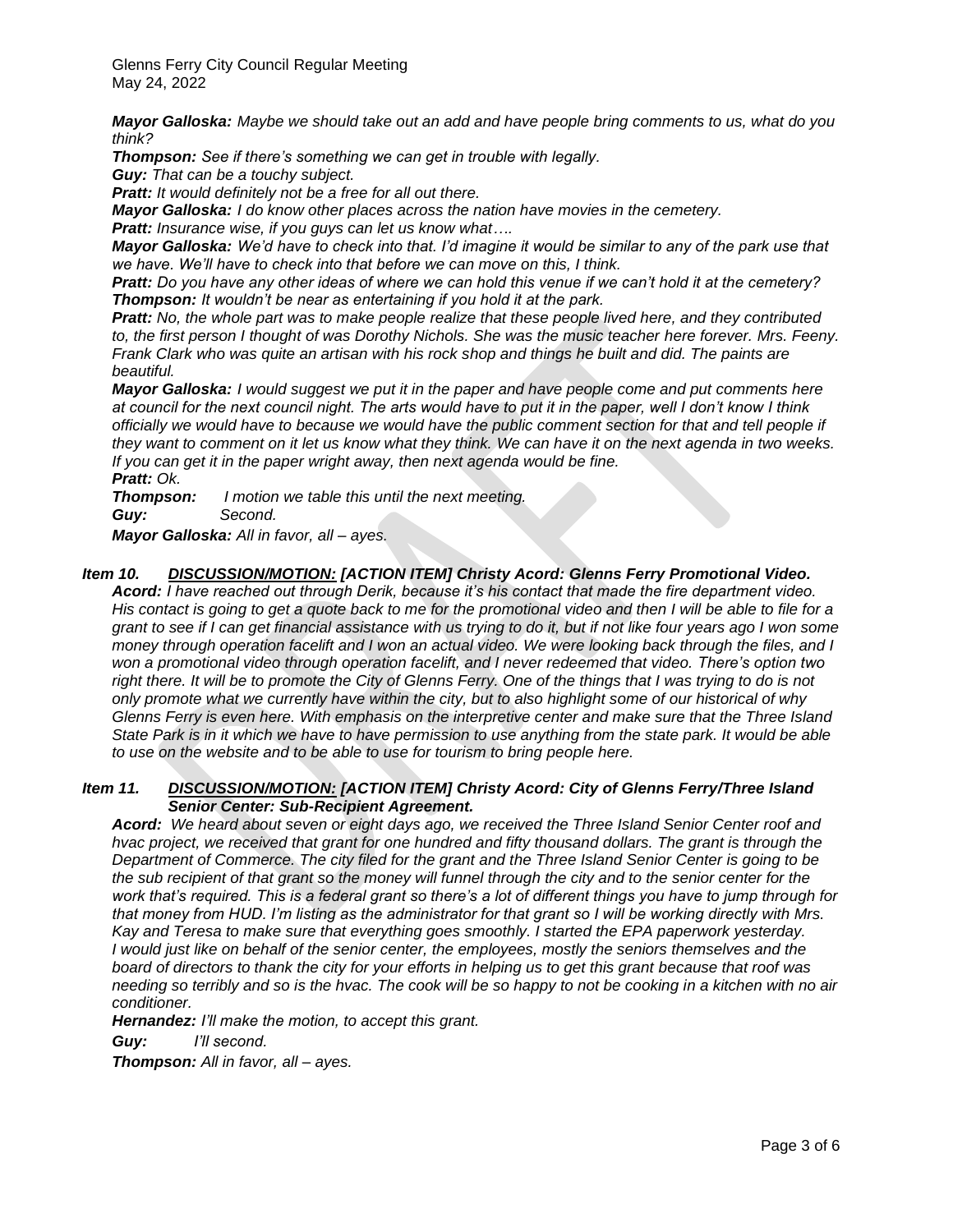## *Item 12. DISCUSSION/MOTION: [ACTION ITEM] Resolution: Accepting the Federal Fair Housing Law.*

*Acord: Apart from the HUD grant there's some things we need to do as a City of Glenns Ferry. One of them is accepting the Federal Fair Housing Law and then I'll be working with Lori within this next month to go through the different steps to make sure the City of Glenns Ferry is compliant with the Fair Housing Law. Since you guys have received a block grant before, I'm pretty sure you've already gone through these steps before so we're just reemphasizing something that happened earlier.* 

*Thompson: I motion to adopt A RESOLUTION OF THE CITY OF GLENNS FERRY, ELMORE COUNTY, IDAHO, ACCEPTING THE FEDERAL FAIR HOUSING LAW; AND AUTHERIZING THE MAYOR TO SIGN THE STATEMENT OF ACCEPTANCE AND THE CLERK TO ATTEST be adopted. Guy: I second.*

*Mayor Galloska: Roll Call Vote*

*Parsons: Councilman Hernandez – aye, Councilwoman Guy – aye, Councilman Thompson – aye* 

## *Item 13. DISCUSSION/MOTION: [ACTION ITEM] Christy Acord: City of Glenns Ferry/State of Idaho Department of Commerce: Idaho Gem Grant Agreement.*

*Acord: The very first Gem Grant through the Idaho Department of Commerce for our fire loop out there*  was denied so I tried again with Brian's information for the airport and thank you for support letters for the *plans for the future of the airport. I filed that grant was received for twenty-eight thousand five hundred dollars through the Department of Commerce for us to advance on the fire loop situation down at the airport for growth. That one went through.*

# *Item 14. DISCUSSION/MOTION: [ACTION ITEM] Resolution: Accepting the Idaho Gem Grant.*

*Thompson: I motion to adopt A RESOLUTION OF THE CITY OF GLENNS FERRY, ELMORE COUNTY,*  **IDAHO, ACCEPTING THE IDAHO GEM GRANT, FOR THE CITY GLENNS FERRY; AND** *AUTHORIZING THE MAYOR TO SIGN THE STATEMENT OF ACCEPTANCE AND THE CLERK TO ATTEST be adopted*

*Guy: I second.*

*Mayor Galloska: Roll Call Vote*

*Parsons: Councilman Hernandez – aye, Councilwoman Guy – aye, Councilman Thompson – aye* 

# *Item 15. DISCUSSION/MOTION: [ACTION ITEM] DEPARTMENT/COMMITTEE MEMBER REPORT:*

- *A. Sheriff Office – Sheriff Hollinshead/Lieutenant Burnett: Absent.*
- *B. Fire Chief – Derik Janousek: Absent.*
- *C. City Engineer – Keller Associates, Inc. – Donn Carnahan, PE: Absent.*
- *D. Public Works – Scott Nichols: Absent.*
- *E. Clerk/Treasurer – Teresa Parsons:*

*Parsons: Budget is going smooth don't have finalized numbers yet. We're not crunched for time. We started pretty early.* 

*F. Development – Christy Acord:*

*Acord: Then entryway on that side of town has been redone thanks to the city public works guys for delivering the gravel. Annette Payne and I went out and revamped all of that. It has two new solar lights on it, plastic, so that we're not spraying right up against the frame and then we put a whole load of pea gravel. Annette is hooking up a water system, so we don't have to depend on people to water. Second thing is we met with the museum board. The historical museum board met with Idaho Heritage Trust and met with the museum board last night with the findings and they are going to move forward with the elevator project on this side of the museum. I will let Denver give you the rest of the update on that. One of the things they brought up while he was here, that I was already working on, the steam engine is coming back through middle to the end of July, the seventeenth to the twenty-first around in there. We are actually going to make that a big deal. We have one of the largest extensive collection from Oregon Short Line in our museum right now. I'm meeting with Dorothy from the theatre this week, she's going to be doing stuff. We have a lot of historical buildings that are located downtown Glenns Ferry that are privately owned and built by Oregon Short Line. The old junior high was built by Oregon Short Line, we would like to pay tribute to them and try to have a tour going. Things to keep the gazillions of people that watch the steam engine come through, we can't to keep them here. Another thing was our newspaper, the rumors*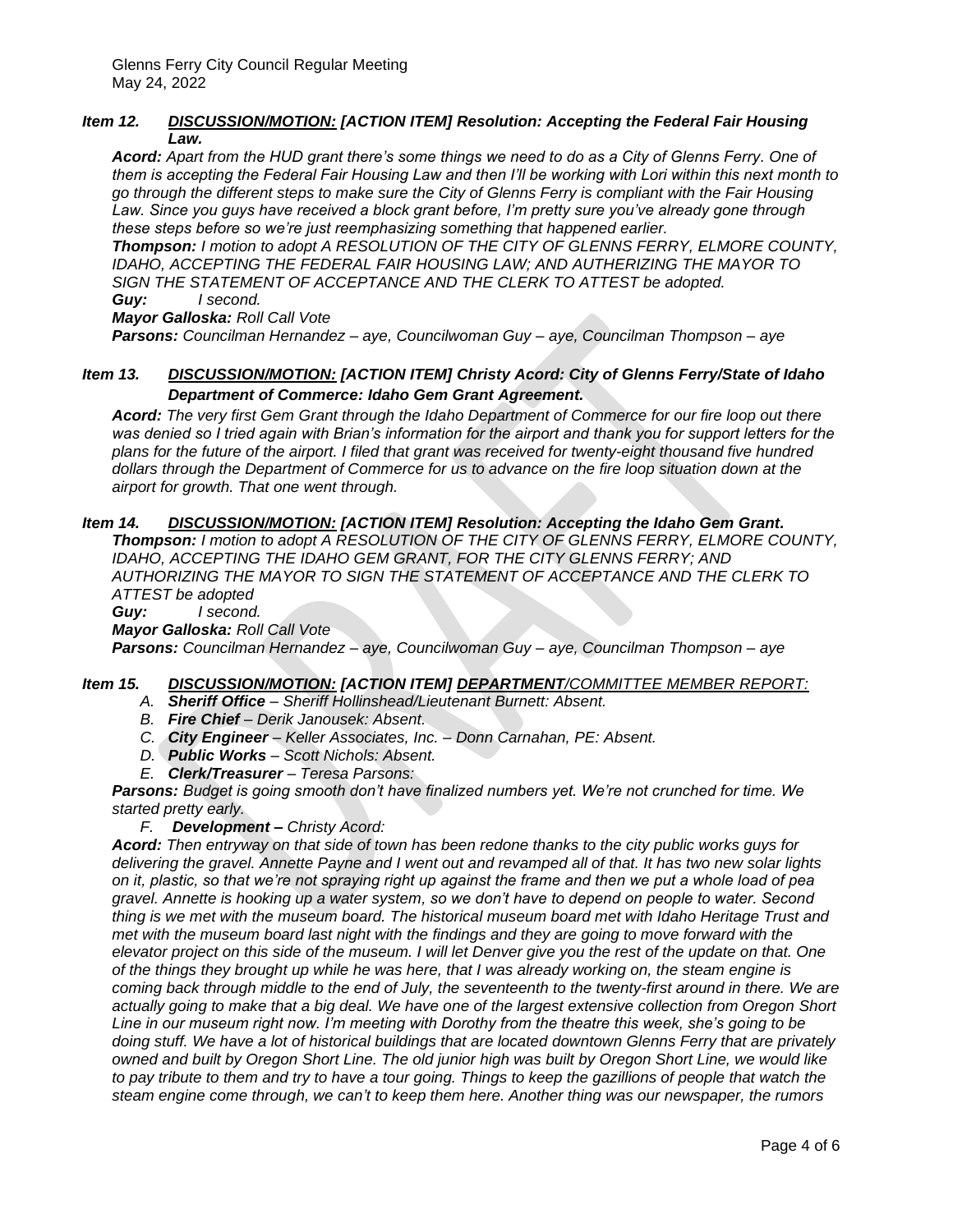*about our newspaper going away our newspaper is staying. We found someone else that is going to take over the paper. The paper is still going to stay in circulation. We are still going to have a paper for the next issue. I can't say anything, I'm going to let them do it. The AARP Community Grant that was filed through the city by Kyan Jackson, I just wanted to give you an update as of Friday we did not receive that grant because there were thirty-two hundred applications sent into AARP. Starting Friday after we got notification, I started making phone calls and we have a community garden going in bedside the senior citizen center that has been funded through donations in our community and throughout Elmore County. It's going to happen. I just met with Kyan today and we will have a community garden beside the senior citizen center.* 

## *G. Librarian – Jennifer Trail:*

*Mayor Galloska: Jennifer Trail couldn't be here tonight, but she did have a few things she wanted me to mention. Thursday May 26th from 1:00-4:00 they are having a retirement open house for Michael so please stop in. Council only two of you can be there or we can get in trouble. Desert Sage will be bringing their mobile medical clinic along with the bus on Fridays to Hammett and King Hill. Summer reading starts next week, every Wednesday during June and July at the library from 1:00-2:00. They also received a thousand-dollar grant through the Commission from Libraries to purchase large print books and promote reading services for the visually or physically impaired folks. Bike Rodeo is around the corner, Saint Lukes is asking that you register prior to the event so you know how many helmets to bring down and to give away. If you know a kiddo who needs a helmet visit the library before June 15th. The final thing is that her budget is all worked out, she just needs to have her board take a look at it, then come visit with Teresa and I then to the council when we do our final budget meeting.* 

*H. Animal Control – Jackie Shenk:* 

*Shenk: Code enforcement is first, I had two calls for code violations. I've had violations that I have noticed, and I have eighteen warning letters that I have sent out telling them to fix that violation. Animal control I have had one barking complaint and six dogs in my shelter. One has been adopted out. I have had fourteen dogs at large, six dogs have been missing which have been found, one welfare check, two cows out and two horse checks.*

*Thompson: You've had pretty good luck getting them adopted out?*

*Shenk: For the most part I have the two older dogs still. Nobody wants older dogs, so they are hanging*  tight with me for now. They are a bonded pair so that makes it harder to adopt out.

### *I. Airport Manager –*

*Galloska: Once all the paperwork is done with Brian will be making him site manager. The meeting was canceled, only one person was able to show up. I was out of town that week.* 

*I have sent out individual emails asking if we can have quarterly meetings at the beginning of the quarter. I have put on the second Tuesday of every month so it would be right before this meeting at 6:00 and our meeting would be at 7:00. I have only gotten two responses back so far. Once I get that handled, I'll be able to let you guys know where we move from there.* 

- *J. Historical Museum – Donna Carnahan: Absent.*
- *K. Planning & Zoning – Kt Carpenter: Absent.*

### *Item 16. MAYOR AND CITY COUNCIL COMMENTS:*

*Thompson: N/A Guy: N/A Hernandez: N/A Mayor Galloska: N/A*

*Item 17. ADJOURN: [ACTION ITEM] Parsons: 7:32 pm*

*Minutes submitted by: Kristian McFarland Date: 06/01/2022*

*Approved by the City Council:*